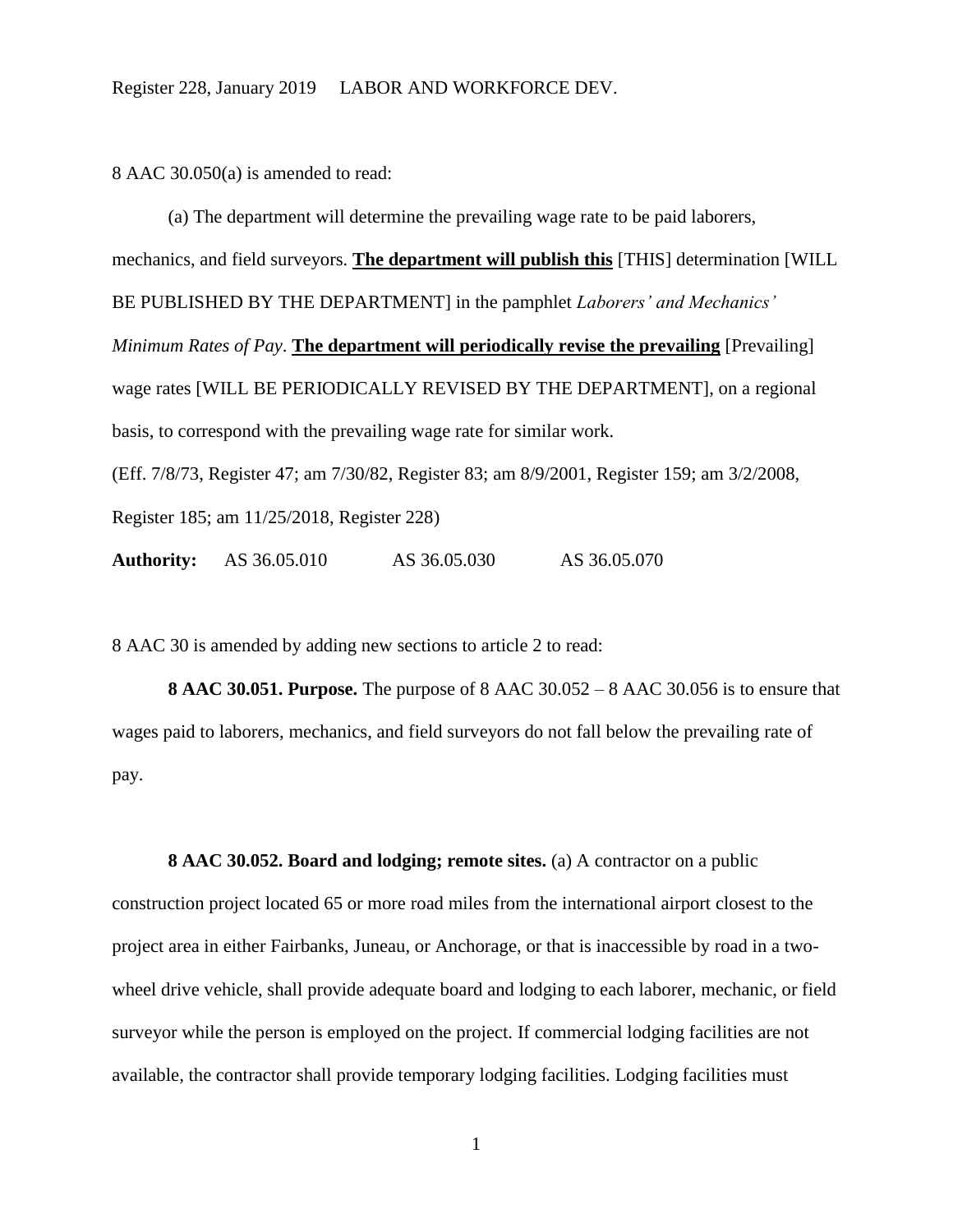comply with all applicable state and federal laws. For a highway project, the location of the project is measured from the midpoint of the project.

(b) A contractor is not required to provide board and lodging:

(1) to a laborer, mechanic, or field surveyor who is a domiciled resident of the project area; or

(2) on a laborer, mechanic, or field surveyor's scheduled days off, when the person can reasonably travel between the project and the person's permanent residence; for the purposes of this paragraph, "scheduled day off" means a day in which a person does not perform work on-site, is not required to remain at or near the job location for the benefit of the contractor, and is informed of the day off at least seven days before the day off.

(c) Upon a contractor's written request, the commissioner may waive the requirements of (a) of this section where:

(1) the project is inaccessible by road in a two-wheel drive vehicle, but the laborer, mechanic, or field surveyor can reasonably travel between the project and the person's permanent residence within one hour; or

(2) a laborer, mechanic, or field surveyor is not a domiciled resident of the project area, but has established permanent residence, with the intent to remain indefinitely, within 65 road miles of the project, or for a highway project, the mid-point of the project. (Eff. 11/25/2018,

Register 228)

**Authority:** AS 23.05.060 AS 36.05.030 AS 36.10.075 AS 36.05.010

8 AAC 30 is amended by adding a new section to read: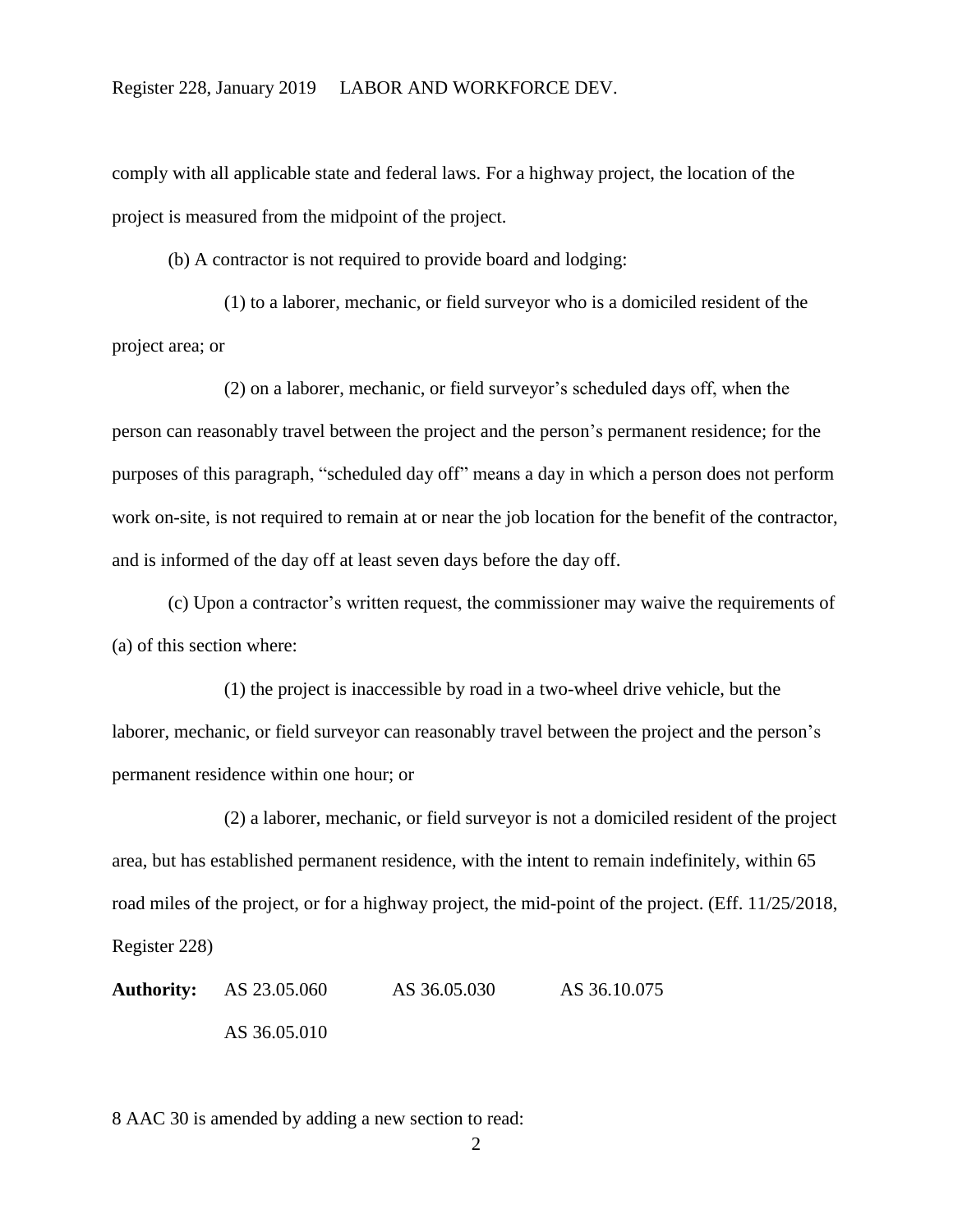Register 228, January 2019 LABOR AND WORKFORCE DEV.

**8 AAC 30.054. Per diem instead of board and lodging.** (a) A contractor may pay a laborer, mechanic, or field surveyor per diem instead of providing board and lodging, when the following conditions are met

(1) the department determines that per diem instead of board and lodging is an established practice for the work classification; the department shall publish and periodically revise its determinations in the pamphlet *Laborers' and Mechanics' Minimum Rates of Pay*;

(2) the contractor pays each laborer, mechanic, or field surveyor the appropriate per diem rate as published and periodically revised in the pamphlet *Laborers' and Mechanics' Minimum Rates of Pay*; and

(3) the contractor pays the per diem to each laborer, mechanic, or field surveyor on the same day that wages are paid.

(b) A contractor may not pay per diem instead of board and lodging on a highway project located

(1) west of Livengood on the Elliot Highway, AK-2;

(2) on the Dalton Highway, AK-11;

(3) north of milepost 20 on the Taylor Highway, AK-5;

(4) east of Chicken on the Top of the World Highway; or

(5) south of Tetlin Junction to the Alaska-Canada border on the Alaska Highway,

AK-2. (Eff. 11/25/2018, Register 228)

**Authority:** AS 23.05.060 AS 36.05.030 AS 36.10.075 AS 36.05.010

8 AAC 30 is amended by adding a new section to read: